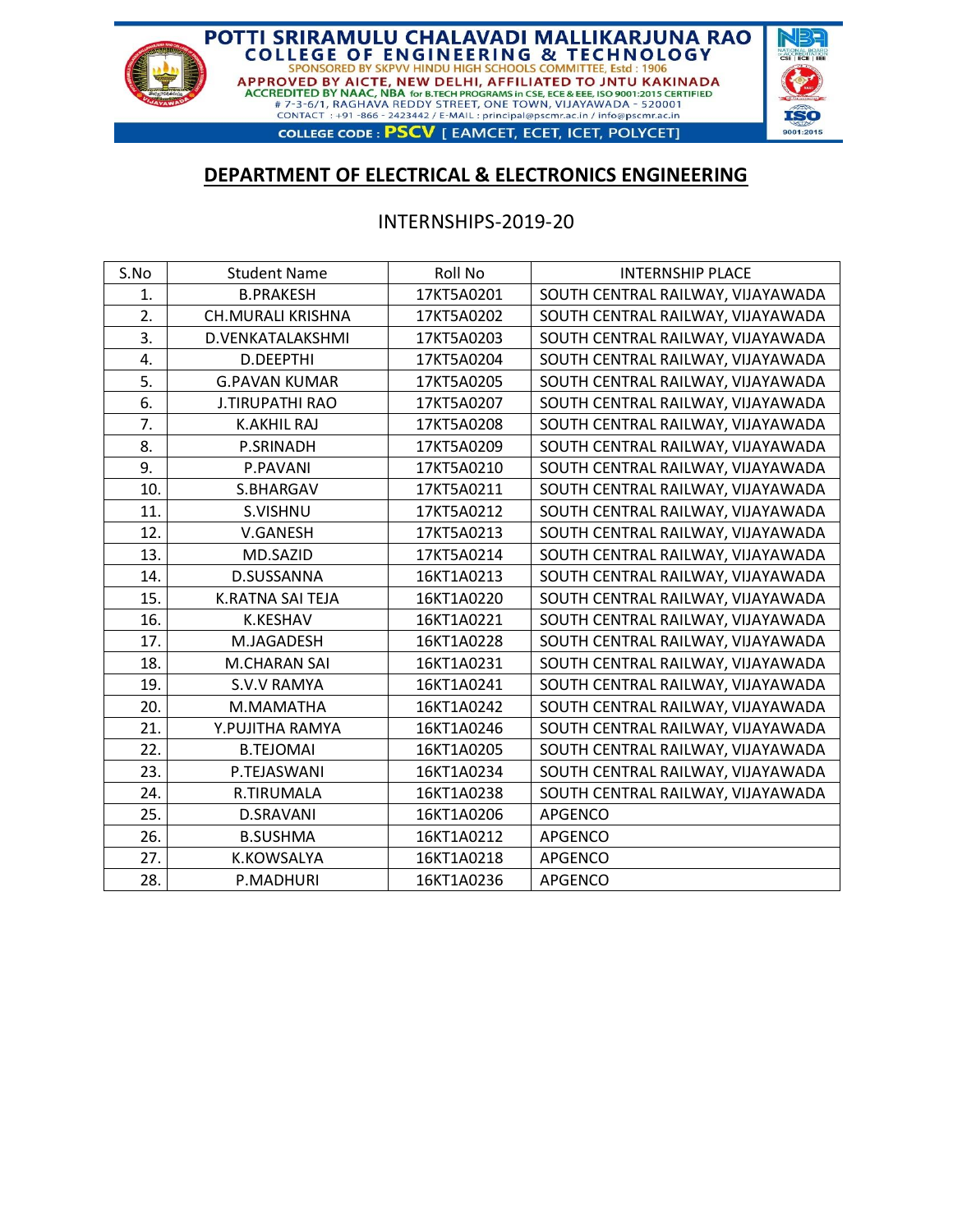

# **DEPARTMENT OF ELECTRICAL & ELECTRONICS ENGINEERING**

### **INTERNSHIP/SUMMER TRAINING**

### **ACADEMIC YEAR: 2018-19**

| S.No | <b>Roll Number</b>       | <b>Student Name</b>                                  | <b>Date</b>                       | <b>Internship</b><br><b>Place</b>                      | <b>No Of Days</b>                       |
|------|--------------------------|------------------------------------------------------|-----------------------------------|--------------------------------------------------------|-----------------------------------------|
|      | 15KT1A0201               | A.Sai Divya                                          |                                   |                                                        |                                         |
|      | 15KT1A0207               | <b>B.Chandrika</b>                                   | 25/05/2018                        | AP<br>TRANSCO,                                         | 15 days(4th<br><b>YEAR</b><br>students) |
| 1.   | 15KT1A0208               | <b>B.Chandra Sekhar</b>                              | to<br>08/06/2018                  |                                                        |                                         |
|      | 15KT1A0211               | Ch.Manikanta                                         |                                   |                                                        |                                         |
|      | 16KT5A0208               | P.Naga Chinna                                        |                                   |                                                        |                                         |
|      | 15KT1A0228               | M.Sowjanya                                           |                                   |                                                        | 10 days(4th<br><b>YEAR</b><br>students) |
| 2.   | 15KT1A0231               | Md.Zubear                                            | 25-04-2018<br>to                  | <b>SCR(SOUTH</b><br><b>CENTRAL</b>                     |                                         |
|      | 15KT1A0235               | P.Anupama                                            | 05-05-2018                        | <b>RAILWAY)</b>                                        |                                         |
|      | 15KT1A0206               | <b>B.Pavan</b>                                       |                                   | <b>SCR(SOUTH</b><br><b>CENTRAL</b>                     | 15 days(4th<br><b>YEAR</b><br>AND 3 rd  |
|      | 15KT1A0219               | <b>J.V.L Prasanna</b>                                |                                   |                                                        |                                         |
|      | 15KT1A0223               | K.Jayasri                                            | 26-04-2018<br>to                  |                                                        |                                         |
| 3.   | 15KT1A0230               | M.Tejaswi                                            |                                   |                                                        |                                         |
|      | 16KT1A0203               | <b>B.Ganesh Kumar</b>                                | 10-05-2018                        | <b>RAILWAY</b> )                                       | <b>YEAR</b>                             |
|      | 16KT1A0209               | Ch.Srinivasa Rao                                     |                                   |                                                        | students)                               |
|      | 16KT1A0235               | P.Mohannaga Sai<br><b>Chandrasekhar Lalith Kumar</b> |                                   |                                                        |                                         |
|      | 15KT1A0233               | P.V.L.Kaveri                                         |                                   |                                                        |                                         |
|      | 15KT1A0210               | Ch.Sai Anusha                                        | 25-04-2018<br>to<br>05-05-2018    | <b>SCR(SOUTH</b><br><b>CENTRAL</b><br><b>RAILWAY</b> ) | 10 days(4th<br><b>YEAR</b><br>students) |
| 4.   | 15KT1A0216               | G.Geetha Mounika                                     |                                   |                                                        |                                         |
|      | 15KT1A0246               | Sk.Sariya Naaz                                       |                                   |                                                        |                                         |
|      | 15KT1A0255               | V.Raju Naik                                          |                                   |                                                        |                                         |
|      | 16KT5A0211               | <b>S.Ganesh Kumar</b>                                |                                   |                                                        |                                         |
|      | 15KT1A0243               | S.Sruthi                                             |                                   |                                                        |                                         |
|      | 15KT1A0218               | I.Sai Naga Prathyusha                                | 25-04-2018<br>to $05-05-$<br>2018 | <b>SCR(SOUTH</b><br><b>CENTRAL</b><br>RAILWAY)         | $10 \text{ days}(4th)$<br><b>YEAR</b>   |
| 5.   | 15KT1A0245               | Sk.Neelufar                                          |                                   |                                                        |                                         |
|      | 15KT1A0203               | A.V.S Keerthi                                        |                                   |                                                        | students)                               |
|      | 15KT1A0202               | A.Durga Bhavani                                      |                                   |                                                        |                                         |
|      | 15KT1A0256               | V.Lakshmi Prasanna                                   |                                   |                                                        |                                         |
|      | 16KT5A0206               | K.Swetha                                             | 23/04/2018<br>to<br>07/05/2018    |                                                        | 15 days(4th<br><b>YEAR</b><br>students) |
|      | 15KT1A0222               | K.Monika                                             |                                   | <b>Electrical Loco</b><br>Shed                         |                                         |
|      | 15KT1A0237               | P.Sravani Lakshmi                                    |                                   |                                                        |                                         |
| 6.   | 15KT1A0236               | P.Chandrika                                          |                                   |                                                        |                                         |
|      | 16KT5A0201               | A.Nagendra                                           |                                   |                                                        |                                         |
|      | P.Vamsi<br>16KT5A0209    |                                                      |                                   |                                                        |                                         |
|      | 15KT1A0239<br>R.Vinuthna |                                                      |                                   |                                                        |                                         |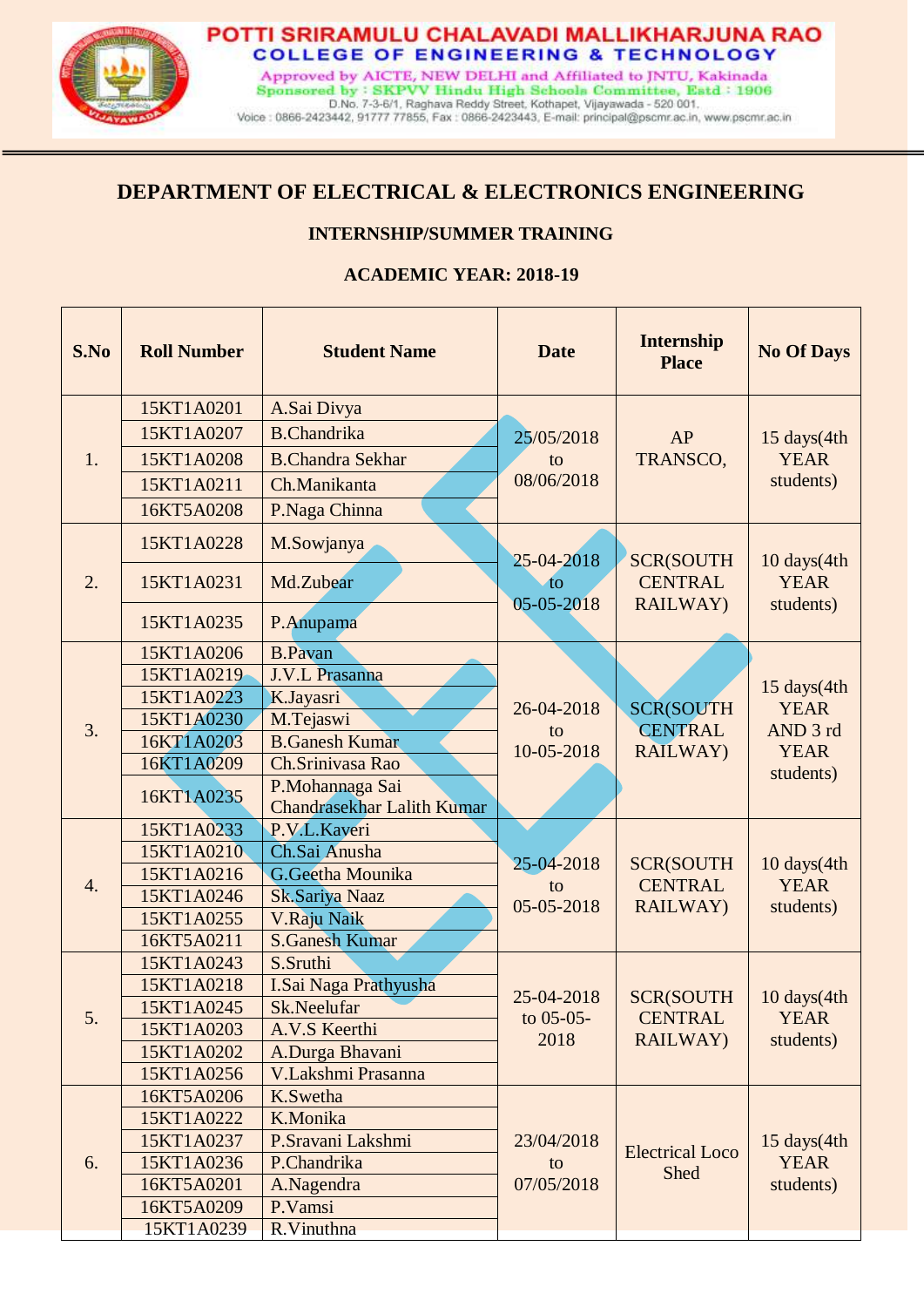

Approved by AICTE, NEW DELHI and Affiliated to JNTU, Kakinada<br>Sponsored by: SKPVV Hindu High Schoola Committee, Estd: 1906<br>D.No. 7-3-6/1, Raghava Reddy Street, Kothapet, Vijayawada - 520 001.<br>Voice: 0866-2423442, 91777 778

| 7.  | 15KT1A0228 | M.Sowjanya                 | 25-04-2018<br>to<br>05-05-2018 | <b>SCR(South</b><br>Central<br>Railway)    | 10 days(4th<br><b>YEAR</b>                                   |
|-----|------------|----------------------------|--------------------------------|--------------------------------------------|--------------------------------------------------------------|
|     | 15KT1A0231 | Md.Zubear                  |                                |                                            |                                                              |
|     | 15KT1A0235 | P.Anupama                  |                                |                                            | students)                                                    |
|     | 15KT1A0204 | A.Saideepthi               |                                | 220/132/33kv<br>substation at<br>Gunadala, | 15 DAYS<br>(4th YEAR<br>AND 3 rd<br><b>YEAR</b><br>students) |
|     | 15KT1A0205 | A.Srinivasa Rao            |                                |                                            |                                                              |
|     | 15KT1A0206 | <b>B.Pavan Kumar</b>       |                                |                                            |                                                              |
|     | 15KT1A0209 | CH.Divyasreesindhu         | 25/05/2018-<br>08/06/2018      |                                            |                                                              |
| 8.  | 15KT1A0217 | G.Sravanthi                |                                |                                            |                                                              |
|     | 15KT1A0219 | J.Venkata Lakshmi Prasanna |                                |                                            |                                                              |
|     | 15KT1A0221 | K. Vamsi Krishna           |                                |                                            |                                                              |
|     | 15KT1A0223 | K.Jayasree                 |                                |                                            |                                                              |
|     | 15KT1A0238 | P.Balasai                  |                                |                                            | 2 WEEKS                                                      |
|     | 15KT1A0259 | Y.Mallesh                  | In The                         |                                            | (4th YEAR                                                    |
|     | 16KT1A0215 | G.Sravani                  | <b>Month Of</b>                | <b>APGENCO</b>                             | AND 3 rd                                                     |
|     | 16KT1A0216 | G.Shanmukhapriyasairaga    | May                            |                                            | <b>YEAR</b>                                                  |
|     | 16KT1A0223 | M.Nagaratnapriyanka        |                                |                                            | students)                                                    |
|     | 16KT1A0230 | N.Akhilanavya              |                                |                                            |                                                              |
|     | 15KT1A0205 | A.Srinivasa Rao            | In The                         | Bhel, Hyderaba                             | 20 days(4th                                                  |
| 9.  | 16KT5A0207 | M. Venkata Trinadh         | Month Of<br>May                | d                                          | <b>YEAR</b><br>students)                                     |
| 10. | 15KT1A0231 | Md.Zubear                  |                                |                                            |                                                              |
|     | 15KT1A0235 | P.Anupama                  | 21/04/2018                     | <b>Electrical Loco</b><br>Shed,            | 15 days(4th                                                  |
|     | 15KT1A0228 | M.Sowjanya                 | to                             |                                            | <b>YEAR</b>                                                  |
|     | 15KT1A0207 | <b>B.Chandrika</b>         | 08/05/2018                     |                                            | students)                                                    |
|     | 15KT1A0230 | M.Tejeswi                  |                                |                                            |                                                              |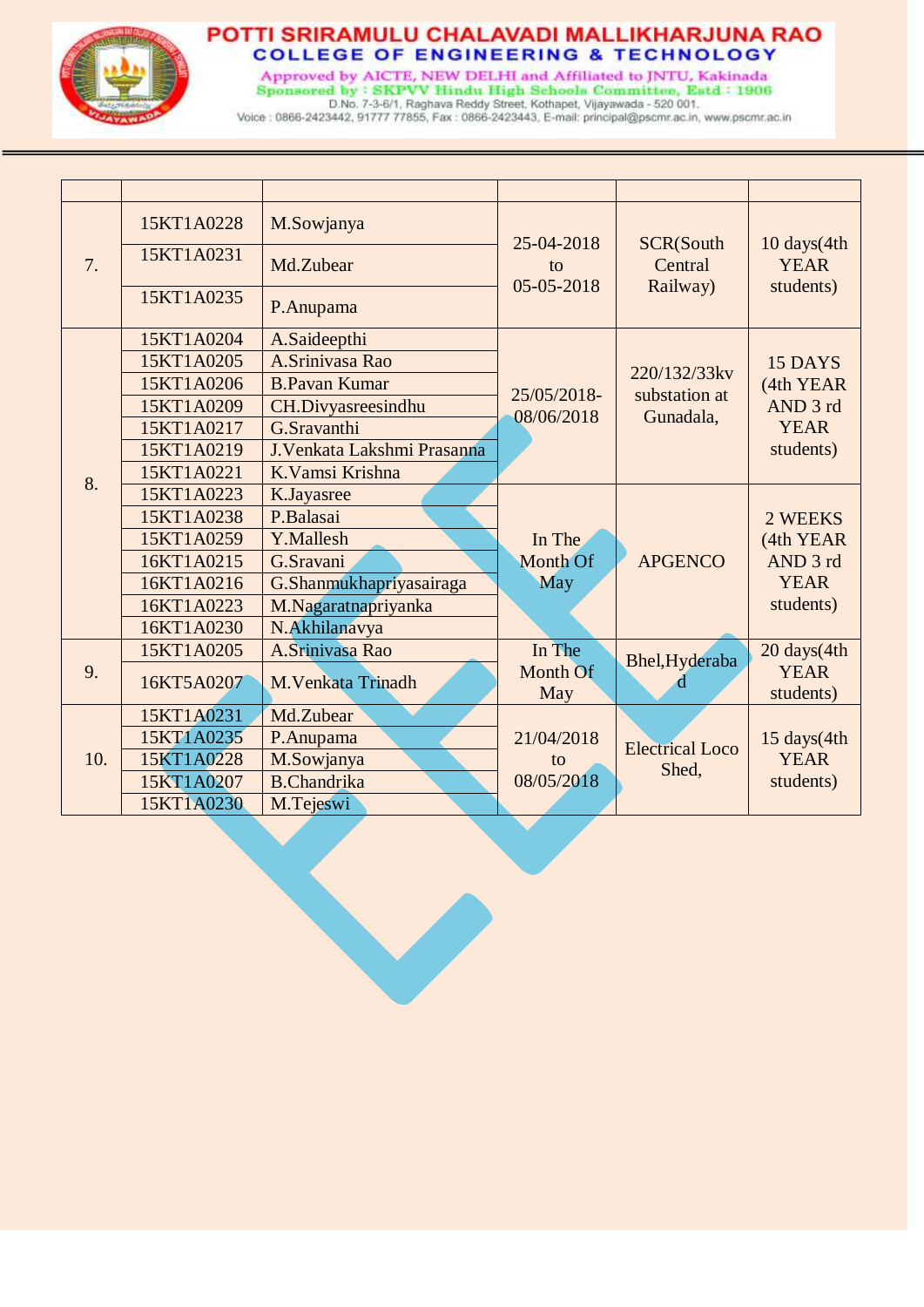

Approved by AICTE, NEW DELHI and Affiliated to JNTU, Kakinada Sponsored by: SKPVV Hindu High Schools Committee, Estd: 1906 D.No. 7-3-6/1, Raghava Reddy Street, Kothapet, Vijayawada - 520 001.<br>Voice : 0866-2423442, 91777 77855, Fax : 0866-2423443, E-mail: principal@pscmr.ac.in, www.pscmr.ac.in

## **INTERNSHIP/SUMMER TRAINING**

l

## **ACADEMIC YEAR: 2017-18**

| S              | <b>REGD. NO</b>               | <b>NAME OF</b>       | NO. OF              | <b>ORGANIZATIO</b> | <b>PERIOD OF</b>        | <b>BRIEF</b>                    |
|----------------|-------------------------------|----------------------|---------------------|--------------------|-------------------------|---------------------------------|
| $\mathbf N$    |                               | <b>THE</b>           | <b>STUDENT</b>      | <b>N NAME</b>      | <b>INTERNSHI</b>        | <b>DSCRIPTIO</b>                |
| $\mathbf{O}$   |                               | <b>STUDENT</b>       | S                   |                    | ${\bf P}$               | N OF WORK                       |
|                |                               |                      | <b>ATTENDE</b><br>D |                    |                         |                                 |
| $\mathbf{1}$   | 14KT1A020<br>3                | <b>B.</b> Narendra   |                     |                    |                         |                                 |
| $\overline{2}$ | 14KT1A020<br>6                | B. Ramya             |                     |                    |                         |                                 |
| $\overline{3}$ | 14KT1A020<br>7                | <b>B.</b> Girish     |                     |                    |                         |                                 |
| $\overline{4}$ | 14KT1A021<br>$\overline{0}$   | <b>B.</b> Sonia      |                     |                    |                         |                                 |
| 5              | 14KT1A021<br>5                | D. Nagendra          |                     |                    |                         |                                 |
| 6              | 14KT1A021<br>6                | D. Radhika           |                     |                    |                         | • Worked<br>on<br>On<br>various |
| $\overline{7}$ | 14KT1A021<br>7                | G. Krishna           |                     |                    |                         | Load<br>Tap<br>Changing         |
| 8              | 14KT1A021<br>8                | G. Lakshmi<br>Vasavi |                     |                    |                         | transformers.<br>• Worked on    |
| 9              | 14KT1A022                     | K. Omkarini          |                     |                    |                         | various                         |
|                | $\overline{4}$                |                      |                     |                    | 08/06/2017              | Heavy                           |
| 10             | 14KT1A022<br>5                | K.Vasu               | 21                  | <b>Bhel Vizag</b>  | <b>TO</b><br>20/06/2017 | Electrical<br>Machinery.        |
| 11             | 14KT1A022<br>8                | K.Ravi Teja          |                     |                    |                         | • Worked<br>at<br>Winding       |
| 12             | 14KT1A022<br>9                | K.Madhukar           |                     |                    |                         | Repair<br>Section.              |
| 13             | 14KT1A024                     | P. Ram               |                     |                    |                         | • Worked<br>at                  |
|                | $\overline{4}$                | Vasanth              |                     |                    |                         | <b>MRS</b>                      |
| 14             | 14KT1A024<br>5                | R. Likitha           |                     |                    |                         |                                 |
| 15             | 14KT1A024                     | S.                   |                     |                    |                         |                                 |
|                | 7                             | Leelakanth           |                     |                    |                         |                                 |
| 16             | 14KT1A024                     | Sk.                  |                     |                    |                         |                                 |
|                | 9                             | Mahaboob             |                     |                    |                         |                                 |
|                |                               | Subhani              |                     |                    |                         |                                 |
| 17             | 14KT1A025<br>$\boldsymbol{0}$ | S. Divya Sai         |                     |                    |                         |                                 |
| 18             | 14KT1A025                     | Y. Divya             |                     |                    |                         |                                 |
|                | 5                             | Tejaswini            |                     |                    |                         |                                 |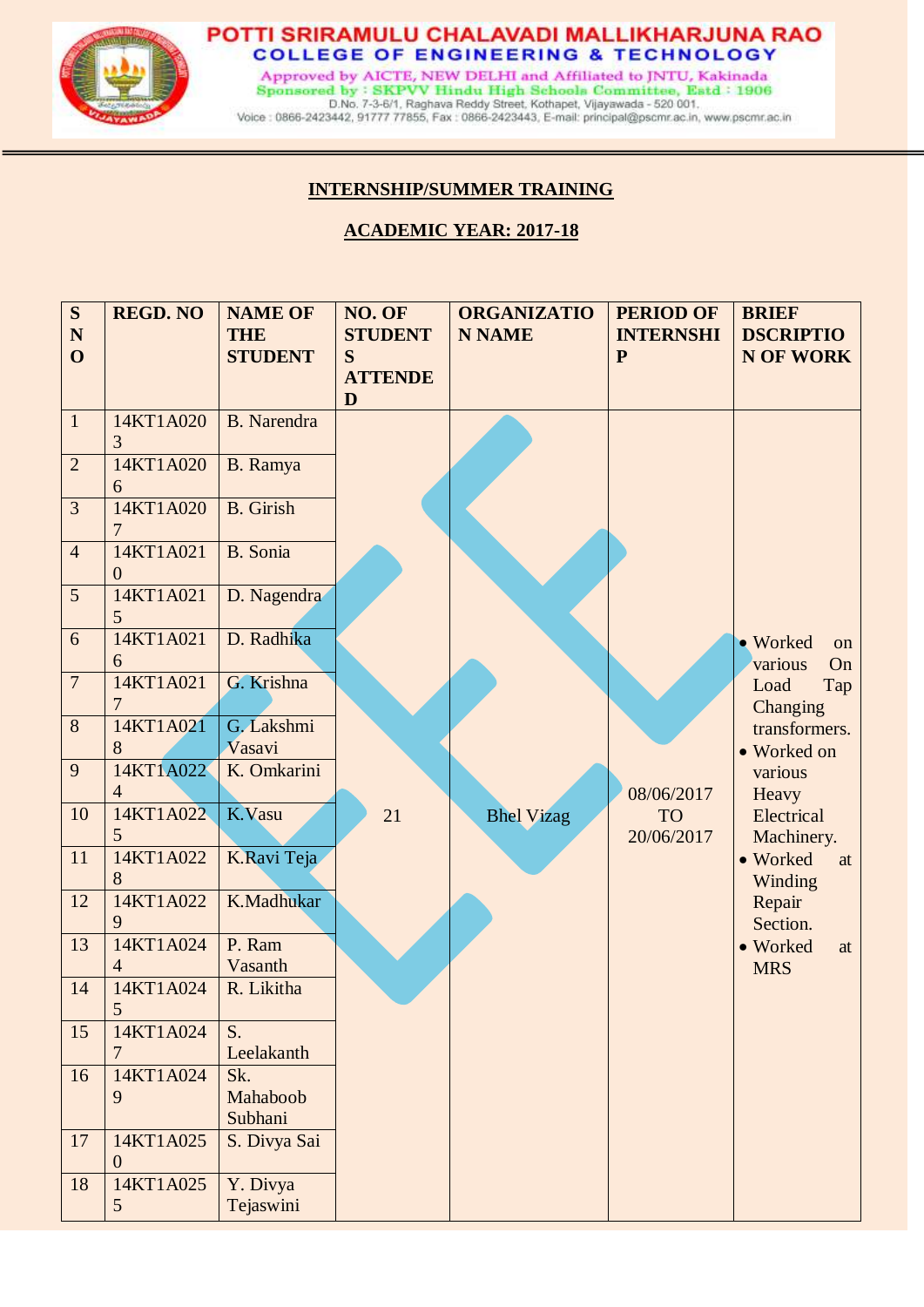

Approved by AICTE, NEW DELHI and Affiliated to JNTU, Kakinada Sponsored by: SKPVV Hindu High Schools Committee, Estd: 1906<br>D.No. 7-3-6/1, Raghava Reddy Street, Kothapet, Vijayawada - 520 001.<br>Voice : 0866-2423442, 91777 77855, Fax : 0866-2423443, E-mail: principal@pscmr.ac.in, www.ps

| 19 | 15KT1A020<br>$\mathbf{1}$   | A.D. Tharun<br><b>Kumar</b> |              |                       |                                       |                                                                                                      |
|----|-----------------------------|-----------------------------|--------------|-----------------------|---------------------------------------|------------------------------------------------------------------------------------------------------|
| 20 | 15KT1A020<br>7              | K. Jaswanth                 |              |                       |                                       |                                                                                                      |
| 21 | 15KT1A021<br>6              | V. Varahala<br>Babu         |              |                       |                                       |                                                                                                      |
| 22 | 15KT1A020<br>9              | L. Sai                      |              |                       |                                       |                                                                                                      |
| 23 | 15KT1A020<br>6              | K. Rajesh                   |              |                       |                                       |                                                                                                      |
| 24 | 15KT1A020<br>5              | D.Satyanadh                 |              |                       |                                       |                                                                                                      |
| 25 | 15KT1A021<br>5              | Sk.<br>Shamshad             |              |                       |                                       |                                                                                                      |
| 26 | 15KT1A021<br>$\overline{2}$ | N. Bala<br>Lakshmi          |              |                       |                                       | • Worked<br>on                                                                                       |
| 27 | 15KT1A021                   | M. Santosh                  |              |                       |                                       | RRI(root<br>relay                                                                                    |
| 28 | 14KT1A021                   | Ch. Malathi                 |              |                       |                                       | interlocking)<br>• Worked<br>on                                                                      |
| 29 | 14KT1A023<br>$\overline{4}$ | N. Naveena                  |              | <b>South Central</b>  | 21/05/2017                            | DC & AC<br>series motors                                                                             |
| 30 | 14KT1A025<br>2              | V.Srilatha                  | 16           | Railway<br>Vijayawada | TO<br>22/06/2017                      | • Worked<br>at<br>diesel loco                                                                        |
| 31 | 14KT1A023<br>6              | N.<br>Hamsamakik<br>a       |              |                       |                                       | • Worked<br>on<br>Power<br>Electronic                                                                |
| 32 | 14KT1A022<br>1              | K. Mounika                  |              |                       |                                       | Converters<br>used<br>in                                                                             |
| 33 | 14KT1A023<br>8              | P.Soundarya                 |              |                       |                                       | loco's                                                                                               |
| 34 | 14KT1A023<br>2              | P.Sirisha                   |              |                       |                                       |                                                                                                      |
| 35 | 14KT1A022                   | K.Jyotsna                   |              |                       |                                       |                                                                                                      |
| 36 | 14KT1A022<br>3              | K.Roopa                     |              |                       |                                       |                                                                                                      |
| 37 | 14KT1A021<br>3              | Ch. Manoj                   |              |                       |                                       |                                                                                                      |
| 38 | 14KT1A020<br>$\mathbf{1}$   | A.Deepika                   | $\mathbf{1}$ | Vtps Vijayawada       | 10/05/2017<br><b>TO</b><br>03/06/2017 | Observed<br>overall Power<br>Generation<br>Process<br>at<br>various<br>parts<br>of<br>Power<br>Plant |